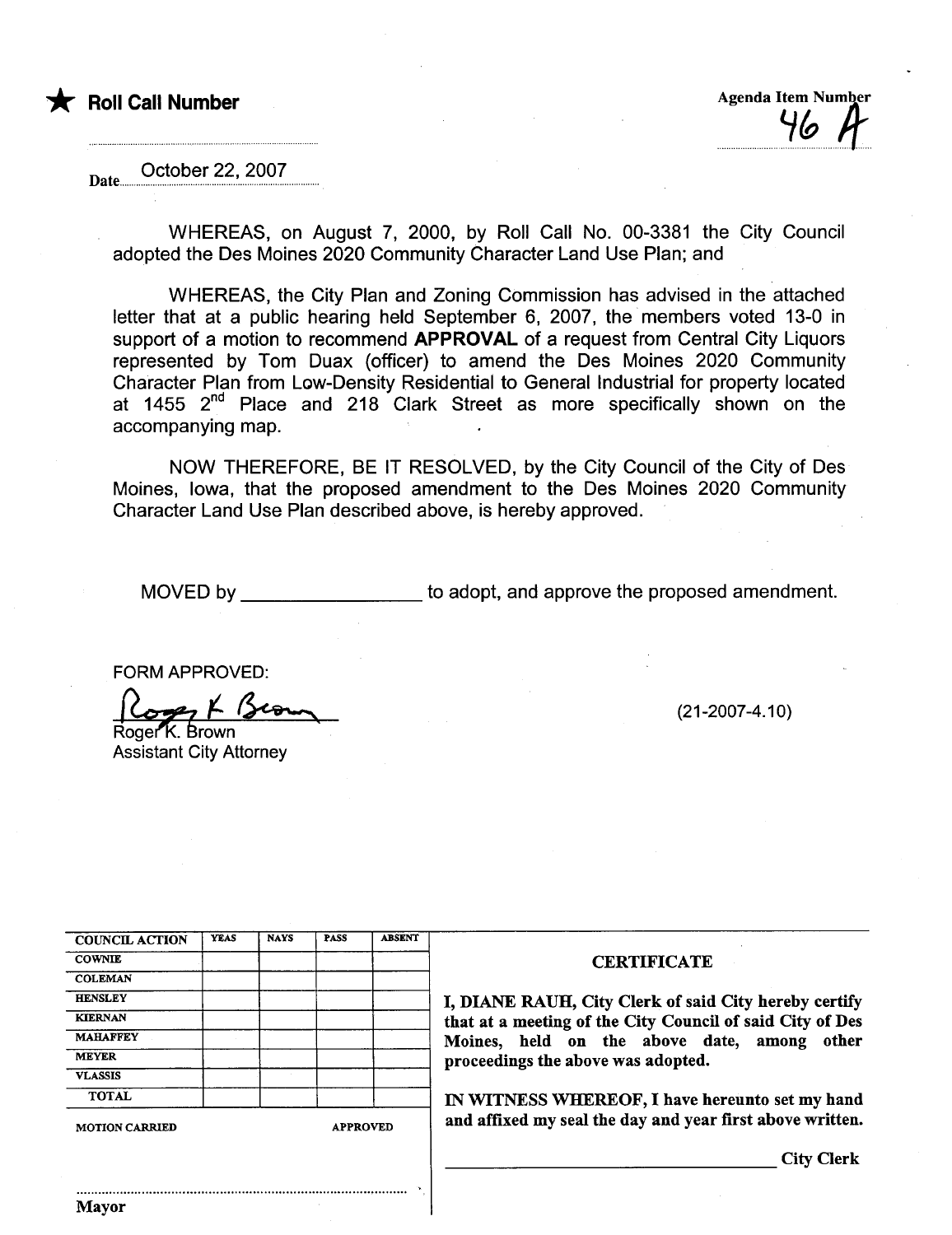$46A$ 



Central City Liquors - 218 Clark Street & 1455 2nd Place 21-2007-4.10

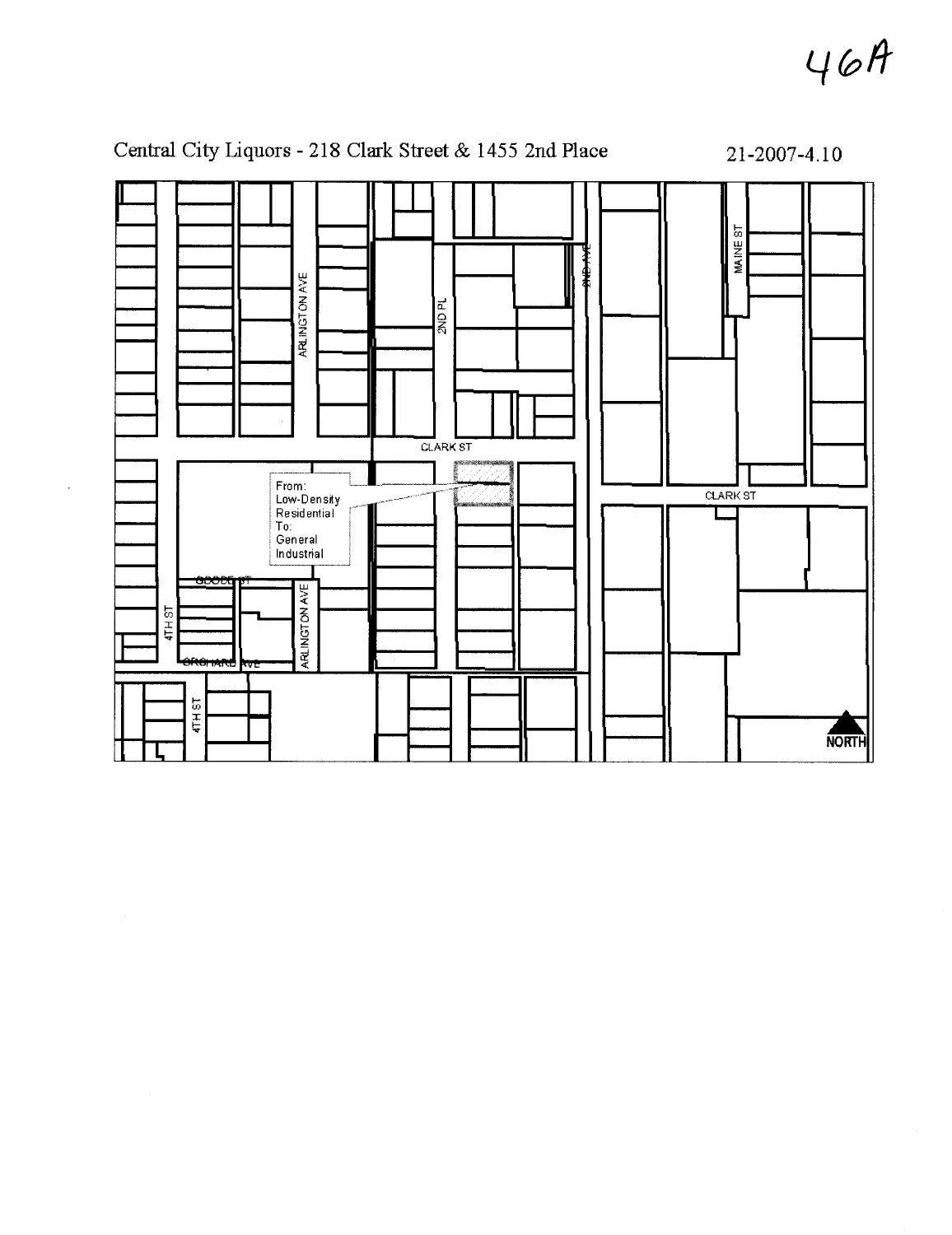October 8, 2007  $\mathcal{U}(\mathcal{Q})$  is a set of  $\mathcal{U}(\mathcal{Q})$  is a set of  $\mathcal{U}(\mathcal{Q})$ 

Honorable Mayor and City Council City of Des Moines, Iowa

Members:

Communication from the City Plan and Zoning Commission advising that at their meeting held September 6,2007, the following action was taken:

## COMMISSION RECOMMENDATION:

After public hearing, the members voted 13-0 as follows:

| <b>Commission Action:</b> | Yes | <b>Nays</b> | Pass | Absent |
|---------------------------|-----|-------------|------|--------|
| David Cupp                | Х   |             |      |        |
| <b>Shirley Daniels</b>    | X   |             |      |        |
| Dann Flaherty             |     |             |      | χ      |
| <b>Bruce Heilman</b>      | X   |             |      |        |
| Jeffrey Johannsen         | X   |             |      |        |
| Greg Jones                | X   |             |      |        |
| <b>Frances Koontz</b>     | X   |             |      |        |
| Kaye Lozier               | X   |             |      |        |
| <b>Jim Martin</b>         | X   |             |      |        |
| <b>Brian Millard</b>      | X   |             |      |        |
| <b>Brook Rosenberg</b>    | X   |             |      |        |
| <b>Mike Simonson</b>      | X   |             |      |        |
| Kent Sovern               | x   |             |      |        |
| Tim Urban                 |     |             |      | х      |
| Marc Wallace              | Х   |             |      |        |

APPROVAL of a request from Central City Liquors represented by Tom Duax (officer) to amend the Des Moines 2020 Community Character Plan from Low-Density Residential to General Industrial for property located at 1455 2nd Place and 218 Clark Street. (21-2007 -4.10)

By same motion and vote, members recommended APPROVAL of a request to rezone subject property from the "R1-60" One-Family Low-Density Residential District to the "M-1" Light Industrial District to allow for construction of a 3,000 square foot commercial/industrial structure and associated parking, subject to the following conditions: (ZON2007-00130) following conditions:

- 1. Provision of landscaping and buffering in accordance with the City's Landscaping Standards for the "C-2" District.
- 2, Compliance with all Site Plan requirements of the Permit and Development Center.
- 3. Limitation of vehicular access to the site from the adjoining alley,
- 4, Use of property limited to wholesale warehousing,
- 5. Prohibition of outdoor storage.



ARMORY BUILDING 602 ROBERT D. RAY DRIVE DES MOINES, IOWA 50309-1881 (515) 283-4182

> ALL-AMERICA CITY 1949,1976,1981 2003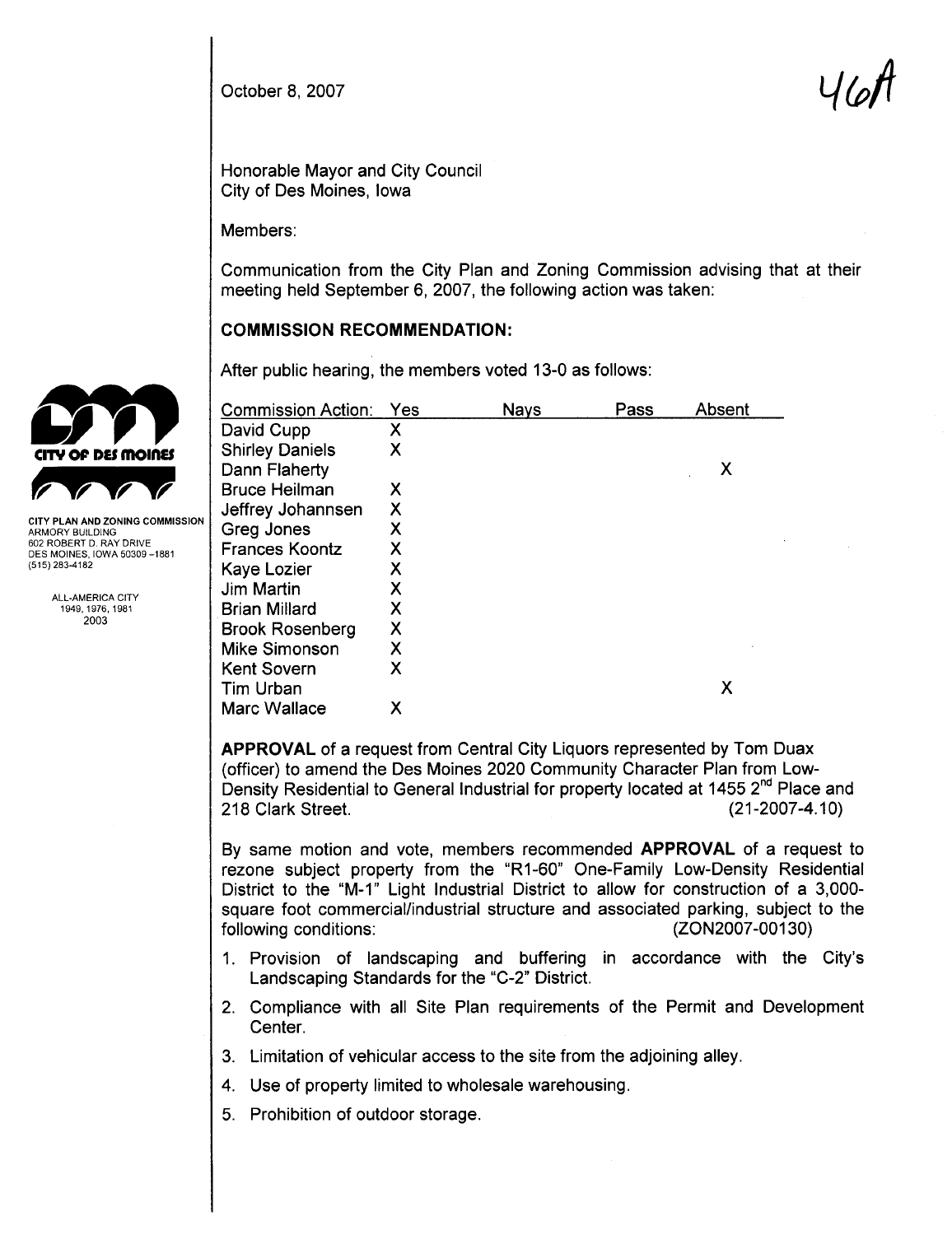- 6. Compliance with the following design standards for all future buildings:
	- a. At least 60% of the exterior facade facing  $2^{nd}$  Place and Clark Street, excluding windows and doors, shall be covered with stone, brick, architectural tilt-up concrete panels, tile or architectural block such as split-face block.
	- b. Not more than 40% of the exterior facade facing 2<sup>nd</sup> Place and Clark Street shall be metal or synthetic stucco (such as EFIS or Dryvit).
	- c. The required materials used for the exterior facades facing  $2^{nd}$  Place and Clark Street must wrap around the sides of the building in either a wainscoat application across the entire side or extend the entire height of the facade a distance of at least four (4) feet back from the facade facing  $2^{nd}$  Place and Clark Street.
	- d, No metal (such as standing seam metal), synthetic stucco material (such as EFIS or Dryvit) or other materials susceptibility to damage shall be used as an exterior material below four (4) feet above grade.
- 7. Provision of brick wainscoting along the front of the existing building on 2<sup>nd</sup> Avenue.
- 8, Provision of solid opaque screening around all dumpsters,

The subject property is owned by T.D. & M.D., L.L.C.

Written Responses 2 In Favor o In Opposition

This item would not require a 6/7 vote of the City Council.

## STAFF RECOMMENDATION AND BASIS FOR APPROVAL

Part A) Staff recommends the proposed rezoning be found not in conformance with the Des Moines' 2020 Community Character Plan Future Land Use designation of Low-Density ResidentiaL.

Part B) Staff recommends approval of the proposed amendment to the Des Moines' 2020 Community Character Plan from Low-Density Residential to General IndustriaL.

Part C) Staff recommends approval of the requested rezoning subject to the following conditions:

- 1. Provision of landscaping and buffering in accordance with the City's Landscaping Standards for the "C-2" District.
- 2. Compliance with all Site Plan requirements of the Permit and Development Center.
- 3. Limitation of vehicular access to the site from the adjoining alley.
- 4. Use of property limited to wholesale warehousing.
- 5. Prohibition of outdoor storage.
- 6, Compliance with the following design standards for all future buildings:
	- a. At least 60% of the exterior facade facing  $2^{nd}$  Place and Clark Street, excluding windows and doors, shall be covered with stone, brick, architectural tilt-up concrete panels, tile or architectural block such as split-face block.
	- b. Not more than 40% of the exterior façade facing  $2^{nd}$  Place and Clark Street shall be metal or synthetic stucco (such as EFIS or Dryvit).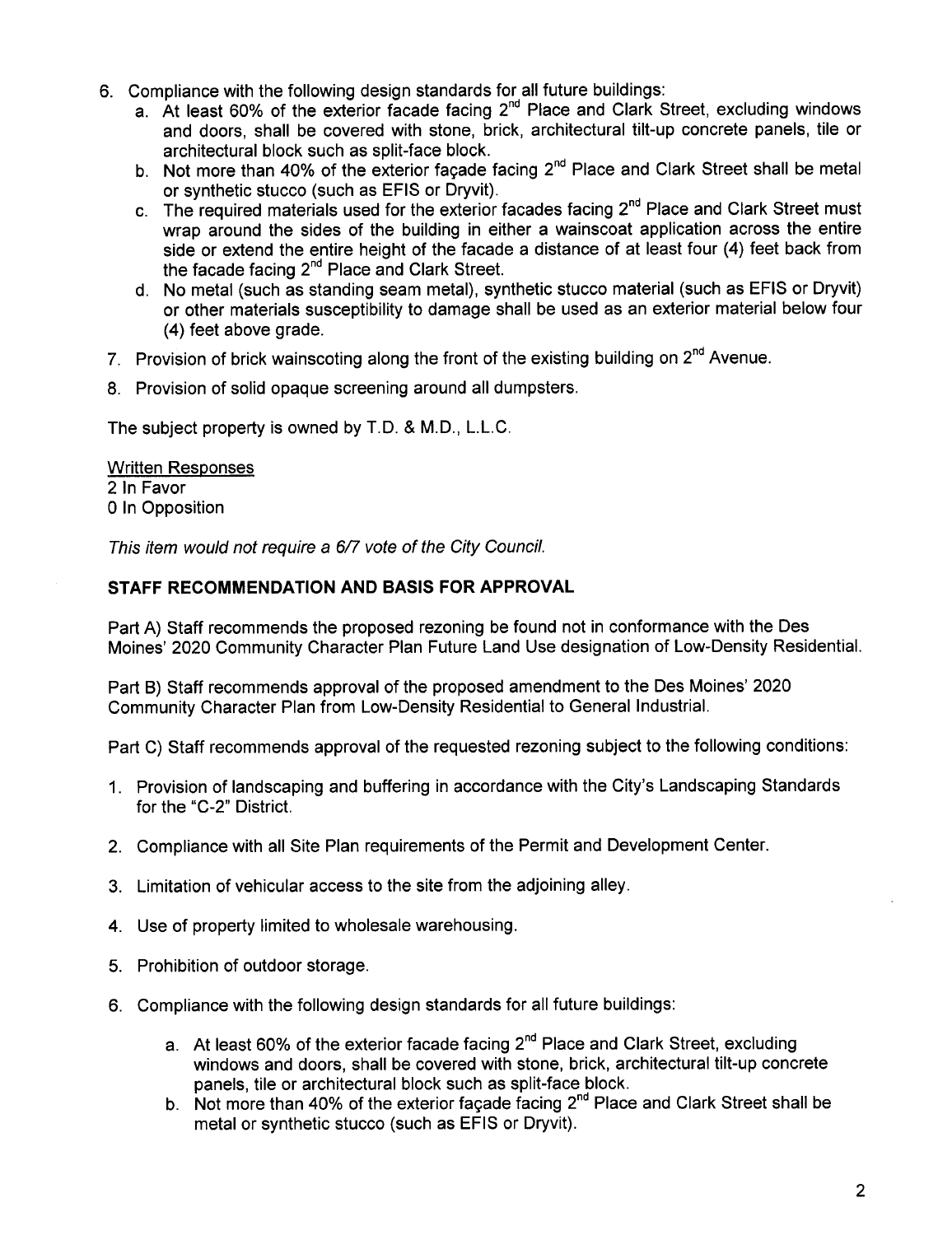- c. The required materials used for the exterior facades facing  $2^{nd}$  Place and Clark Street must wrap around the sides of the building in either a wainscoat application across the entire side or extend the entire height of the facade a distance of at least four (4) feet back from the facade facing 2<sup>nd</sup> Place and Clark Street.
- d. No metal (such as standing seam metal), synthetic stucco material (such as EFIS or Dryvit) or other materials susceptibility to damage shall be used as an exterior material below four (4) feet above grade,

# STAFF REPORT

- 1. Purpose of Request: The applicant operates a liquor store on the  $2^{nd}$  Avenue corridor east of the subject site, The applicant is proposing to rezone the subject site from "R 1-60" to "M-1" to allow for the construction of a 40' x 75' building and parking lot for storage for his existing business,
- 2. Size of Site: 100' x 133'.
- 3. Existing Land Use (site): Vacant lot.

### 4. Adjacent Land Use and Zoning:

**North**  $-$  "R1-60"; Uses are single-family residential.

South  $-$  "R1-60"; Use is single-family residential.

**East** – "M-1"; Use is the Central City Liquor store.

 $West - "R1-60"$ ; Use is Bates Park.

- 5. General Neighborhood/Area Land Uses: The subject site is located adjacent to the Second Avenue corridor, which consists of a mix of commercial and light industrial uses. The site is also located along the eastern edge of the River Bend Neighborhood, which primarily consists of a mix of residential uses.
- 6. Applicable Recognized Neighborhood(s): River Bend Neighborhood,
- 7. Relevant Zoning History: N/A.
- 8. 2020 Community Character Land Use Plan Designation: Low-Density ResidentiaL.
- 9. Applicable Regulations: The Commission reviews all proposals to amend zoning regulations or zoning district boundaries within the City of Des Moines. Such amendments must be in conformance with the comprehensive plan for the City and designed to meet the criteria in §414.3 of the Iowa Code. The Commission may recommend that certain conditions be applied to the subject property if the property owner agrees in writing, prior to the City Council Hearing. The recommendation of the Commission will be forwarded to the City CounciL.

## II. ADDITIONAL APPLICABLE INFORMATION

1. Landscaping & Buffering: The applicant will be required to meet the City's Landscaping and Buffering Standards when the site is developed. The "C-2" District standards apply to this property because it is within 200' of Second Avenue, which is a designated landscape corridor. These standards include the following: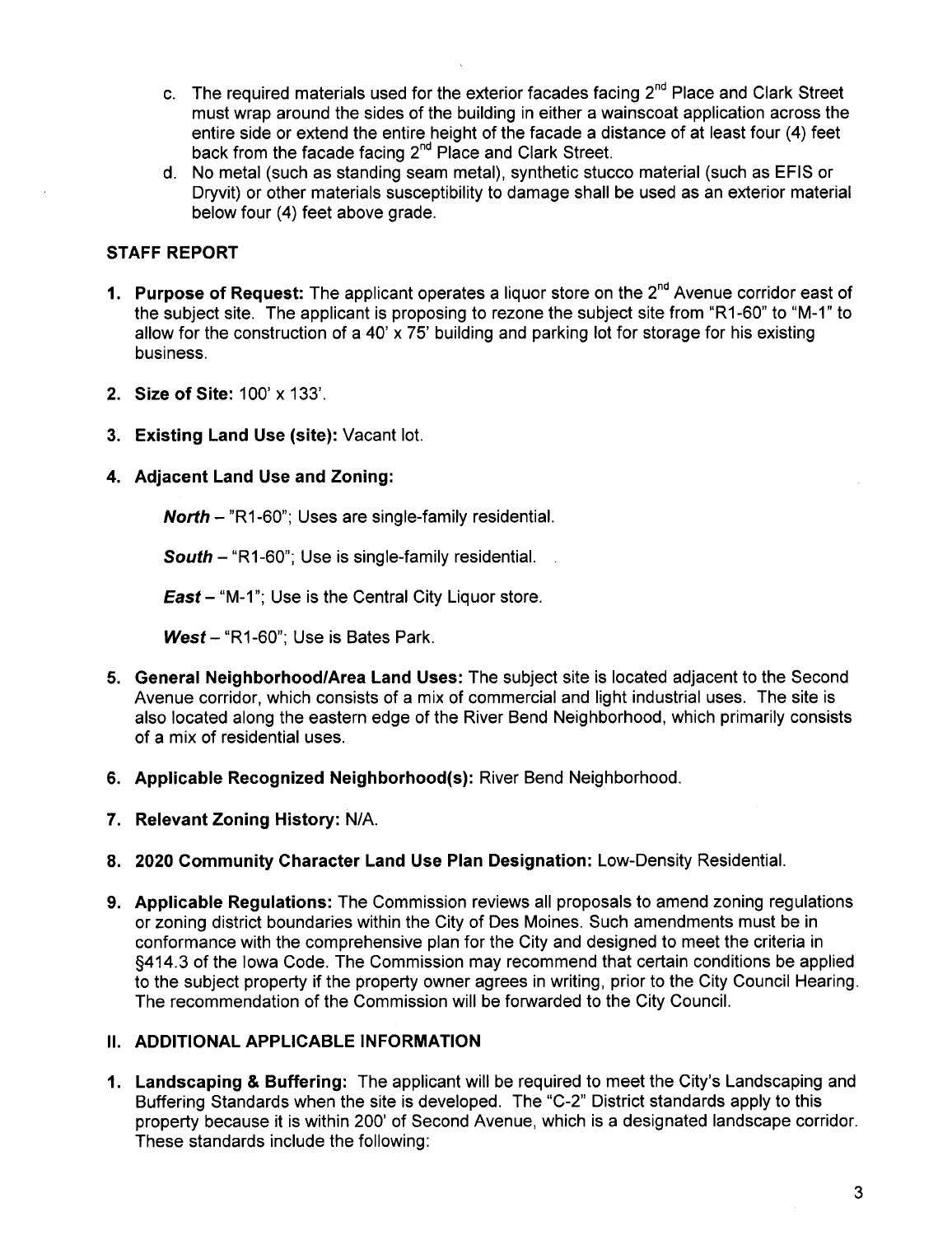- a. A bufferyard along the south property line with a 6'-tall 75% opaque fence or wall and 2 overstory trees and 6 evergreen shrubs per 100' lineal feet.
- b. Open space equal to 20% of the site with 1 overstory deciduous tree, 1 evergreen tree and 1 shrub for every 2,500 square feet of required open space.
- c. A minimum T-wide parking lot perimeter strip along the north and west property line with 1 overstory tree and 3 shrubs per 50' lineal feet.
- 2. Traffic/Street System: The submitted site sketch shows access to the site from the existing north/south alley, The applicant was previously required to pave a portion of the alley since it is used for access to their existing parking lot in front of the liquor store. Staff believes that if the proposed building is used for warehousing and access is limited to the site from the alley, that the proposed rezoning will have minimal impact on the traffc pattern in the area.
- 3. Parking: The submitted site sketch indicates 8 off-street parking spaces would be provided. The proposed 3,000 square foot building would require 8 off-street parking spaces if used for retail or 1 off-street parking space if used for warehousing.
- 4. 2020 Community Character Plan: The City's Land Use Plan identifies the subject property as "Low-Density ResidentiaL." However, the property is immediately west of the applicant's "M-1" zoned property that contains his business, which is consistent with the land use designation of the Second Avenue corridor. Staff believes the proposed rezoning is appropriate if the use of and access to the property is limited,

Intense commercial activity in this area should remain on the parcels that front  $2^{nd}$  Avenue. However, staff believes that low impact business uses such as storage/warehousing and overflow parking that meets current standards are appropriate as they have minimal impact on near by residences and support the ongoing health of the 2<sup>nd</sup> Avenue commercial corridor.

5. Urban Design: The submitted site sketch indicates the proposed building would be set back 55' from the north (front) property line, 33' from the east (rear) property line, 5' from the south (side) property line and 25' from the west (front) property line. The proposed south side setback does not meet the 25' minimum required by the "M-1" District. The submitted information indicates the applicant intends to seek a Variance from the Zoning Board of Adjustment from this requirement. Staff believes a 25' setback from the south property line should be provided to protect the adjoining residential use. A 50'  $\times$  60' building could be constructed that meets all the required setbacks and provides the same amount of floor area as the proposed building, This would require the parking area to be moved from the northern portion of the site to the eastern portion of the site along the alley,

The subject property provides a transition between residential uses to the west, and light industrial and commercial uses to the east. Staff believes that it is important that this property be well landscaped and that quality building materials be used when the site is developed, Staff recommends design standards similar to those used for tax abatement in the Central Place Business Park to the east as a condition of zoning approvaL.

6. Additional Information: The subject property contains an illegal gravel parking lot that is being used to store vehicles and trailers, The applicant was issued a violation notice on July 8, 2007.

# SUMMARY OF DISCUSSION

Jason Van Essen: Presented staff report and recommendation. Noted the site plan is only conceptual, but the applicant acknowledged that they would need relief from the Zoning Board of Adjustment for the setback requirement to the south, which should be 25', Staff believes there are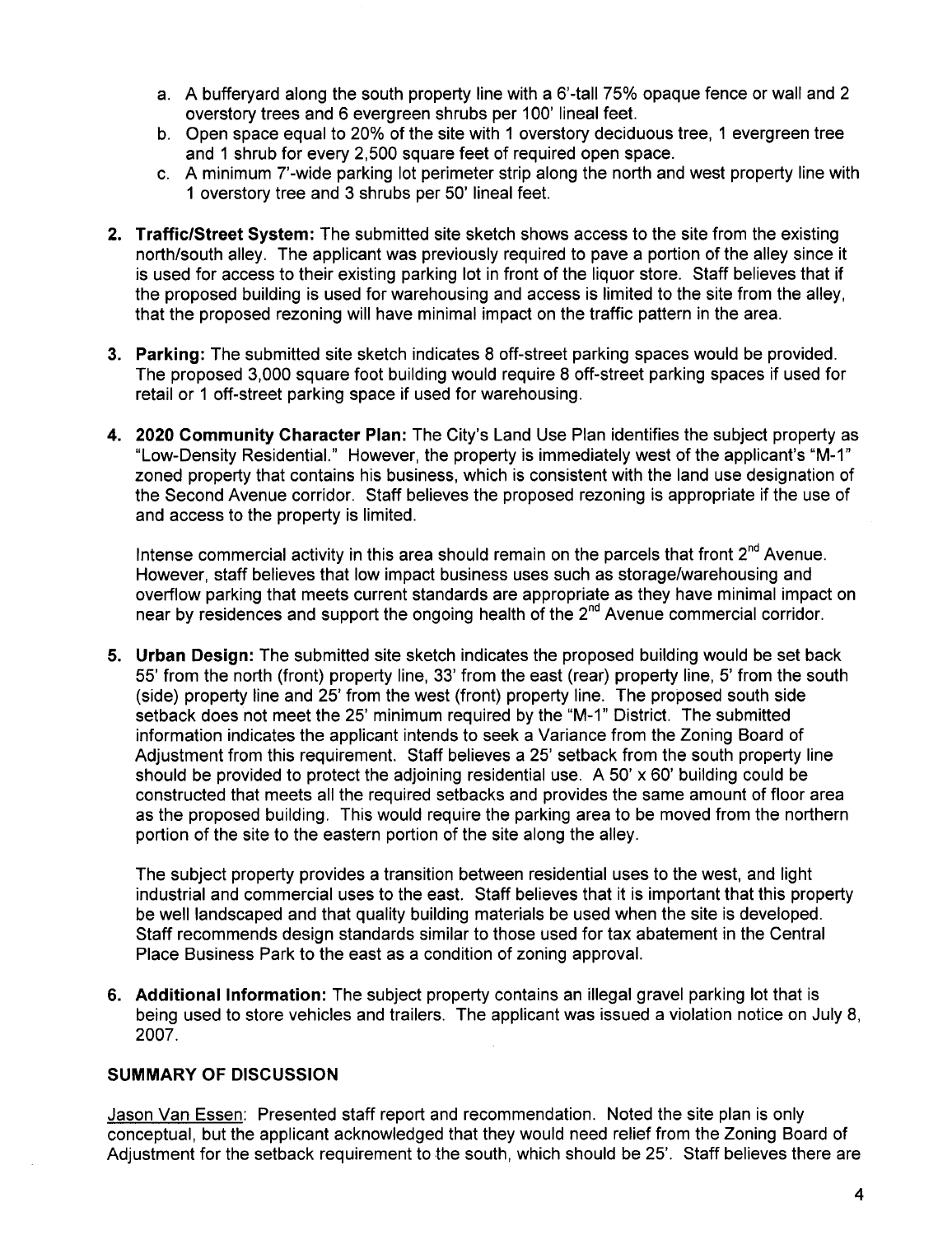other ways to accommodate a building and parking and would work with the applicant in the future to work those out.

Brian Millard: Asked if the parking for the existing building along 2<sup>nd</sup> Avenue meets the required parking standards or if they will have to go to the Board of Adjustment.

Jason Van Essen: Explained they have already gone through the Board of Adjustment process and have obtained all the relief approvals they needed to operate that business. He indicated the materials for that building do not meet the standards and the design requirements staff is recommending for the new building, The new building will be held to higher standards than what is on the existing building,

Brian Millard: Asked if staff had looked at any way to incorporate the proposed lot in back to relieve the current ingress and egress issues.

Jason Van Essen: Because of the closeness to Clark Street, he was uncertain how they could accommodate to make it work better, Having the lot on the back parcel for other parking will relieve some congestion and the maneuvering is difficult on that site and suggested if it were spread out on the site it would relieve some of these concerns,

Brian Millard: Asked if staff had found any solutions for the traffic situation.

Jason Van Essen: Noted staff had not looked at that, but it would be something to take note of and see what the applicant can come up with at the site plan stage.

Leisha Barcus: Asked what kind of truck traffic would be expected,

Jason Van Essen: Deferred to the applicant to describe the size and number of their current vehicles, assuming it would remain the same. He suggested having a building on the site would allow the applicant to clean up the use.

Leisha Barcus: Asked who owns Bates Park,

Jason Van Essen: Explained Bates Park is immediately to the west and there is some residential land on the other side of the street that the City has acquired, The City has maintained ownership of Bates Park,

Mike Simonson: Asked what the intent for vehicular access from the alley was.

Jason Van Essen: Explained staff is looking to avoid having curb cuts/truck traffic coming off  $2^{nd}$ Place, which is transitioning to the residential neighborhood to limit truck traffic a short distance off  $2^{nd}$  Avenue.

Mike Simonson: Asked if the alley was paved.

Jason Van Essen: Indicated a portion of the alley behind the applicant's property is paved,

Mike Simonson: Suggested if the proposed building were rotated 90° eight parking stalls could be placed off the alley, which would be more attractive with more green space on Clark and keep the cars on Clark. Asked how they are handling trash on the existing building and if they have an enclosed dumpster.

Jason Van Essen: Deferred to the applicant for how their existing facilities operate. He reiterated the staff report regarding setback from the south and the location of the building for parking and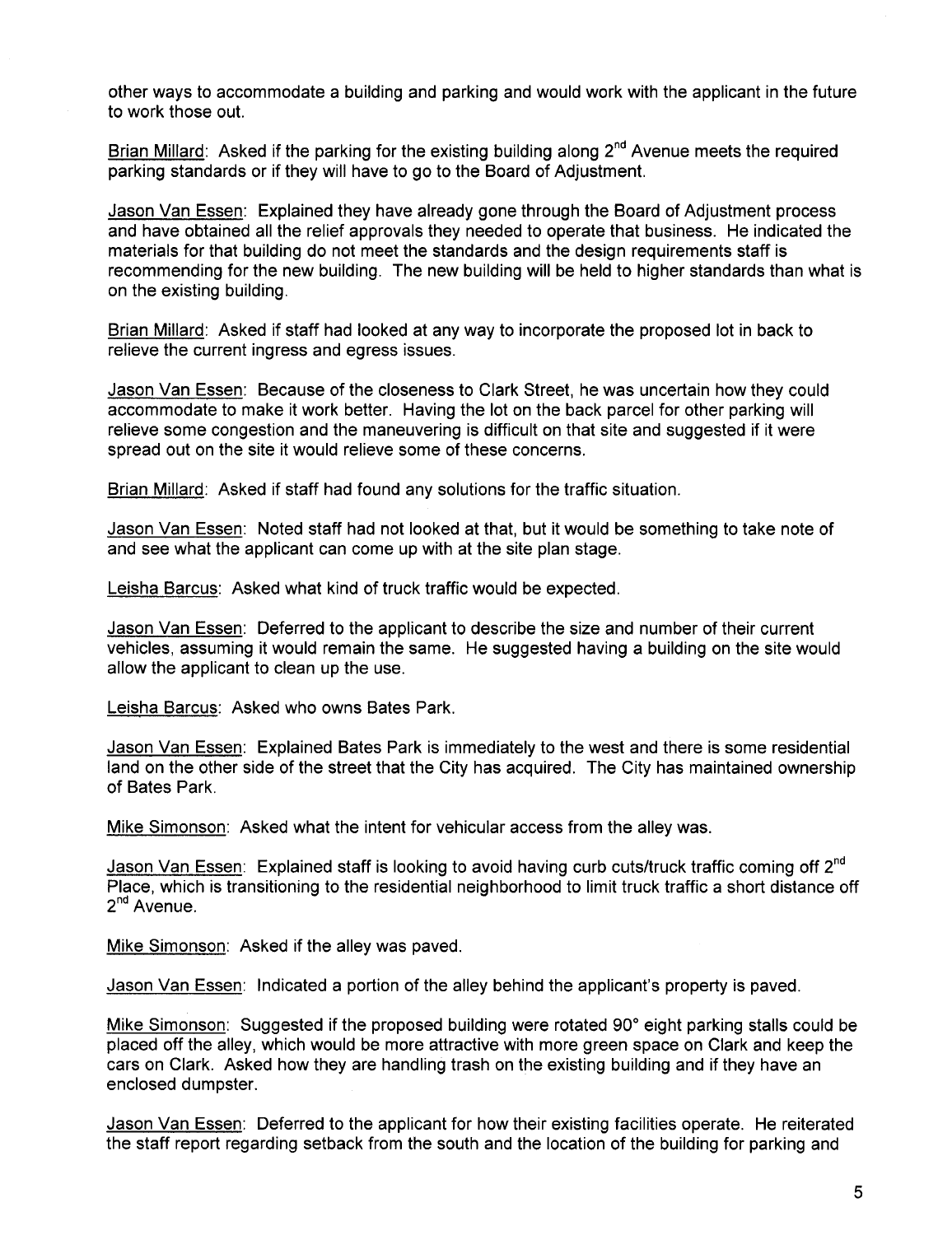truck loading area off the alley is the same solution as what Commissioner Simonson was suggesting.

Andy Schreck, Civil Design Advantage, 5501 NW 112<sup>th</sup> Street, Grimes: Noted the applicant was also present to respond to questions. Explained the existing trash is located within a fenced area to the west of the building. The applicant would be in favor of paving the alley for his traffic.

Tom Duax, 1940 NW 89<sup>th</sup>, Clive: Explained north of the building is paved to the street and he would love to pave the remainder of the alley to the south side of his building and would like to buy the entire alley all the way to Sambettis and Forest. He would guarantee access to everyone along the alley and would immediately blacktop the alley. The City suggested he dedicate a 15' strip of right-of-way on 2<sup>nd</sup> Avenue to allow for future widening of the street. In exchange they gave him an additional 8' allowance off the alley. Explained the reason for his request and noted he is very conscious of what is happening in his neighborhood, He was open to suggestions to improve his existing building. He would give all the consideration that he could to improve the exterior but can't do it all at one time.

David Cupp: Asked if the new building would have cold storage.

Tom Duax: Indicated he initially thought about building a recycling center, but because of the volume they are doing they may be best to put the wholesale aspect of the business and put it in the new building. The expectation for that building is to do some recycling in it and perhaps move his wholesale into it. He is not planning any cold storage for the building. Presently the compressors are behind the fenced area, There are three compressors for his three walk-in coolers, two A/C units and there is one air-cooled ice unit. There would be no additional truck traffic. Currently the two beer companies stop at his store twice a week. Behind the gate on the north side is a 2 yard dumpster and it is dumped on Tuesday, Thursday and Saturday mornings. He would not need another dumpster.

Kent Sovern: Asked what the size of the delivery vehicles are,

Tom Duax: Indicated there are beer trucks and full-size semis and explained how they back up into his driveway noting they do not block  $2^{nd}$  Avenue because there is plenty of room to get into his building, He chose concrete instead of blacktop for his lot. The alley is important and he would like to blacktop it. Currently he maintains the alley behind his store. Parking requirements are met, but he didn't know if the existing commercial use next to his has a sufficient amount of parking.

David Cupp: Asked if they had any problems with staff recommendation.

Andy Schreck: Noted they are in agreement with staff recommendations.

Fran Koontz: Asked if they would be willing to add brick wainscoting and landscaping on the 2<sup>nd</sup> Avenue site,

Andy Schreck: Indicated they would be willing.

### CHAIRPERSON OPENED THE PUBLIC HEARING

There was no one in the audience to speak on this item.

#### CHAIRPERSON CLOSED THE PUBLIC HEARING

Fran Koontz: Moved staff with the addition of a condition that the existing building on  $2^{nd}$  Avenue be improved with wainscoting of brick along the front, along with C-2 landscaping requirements,